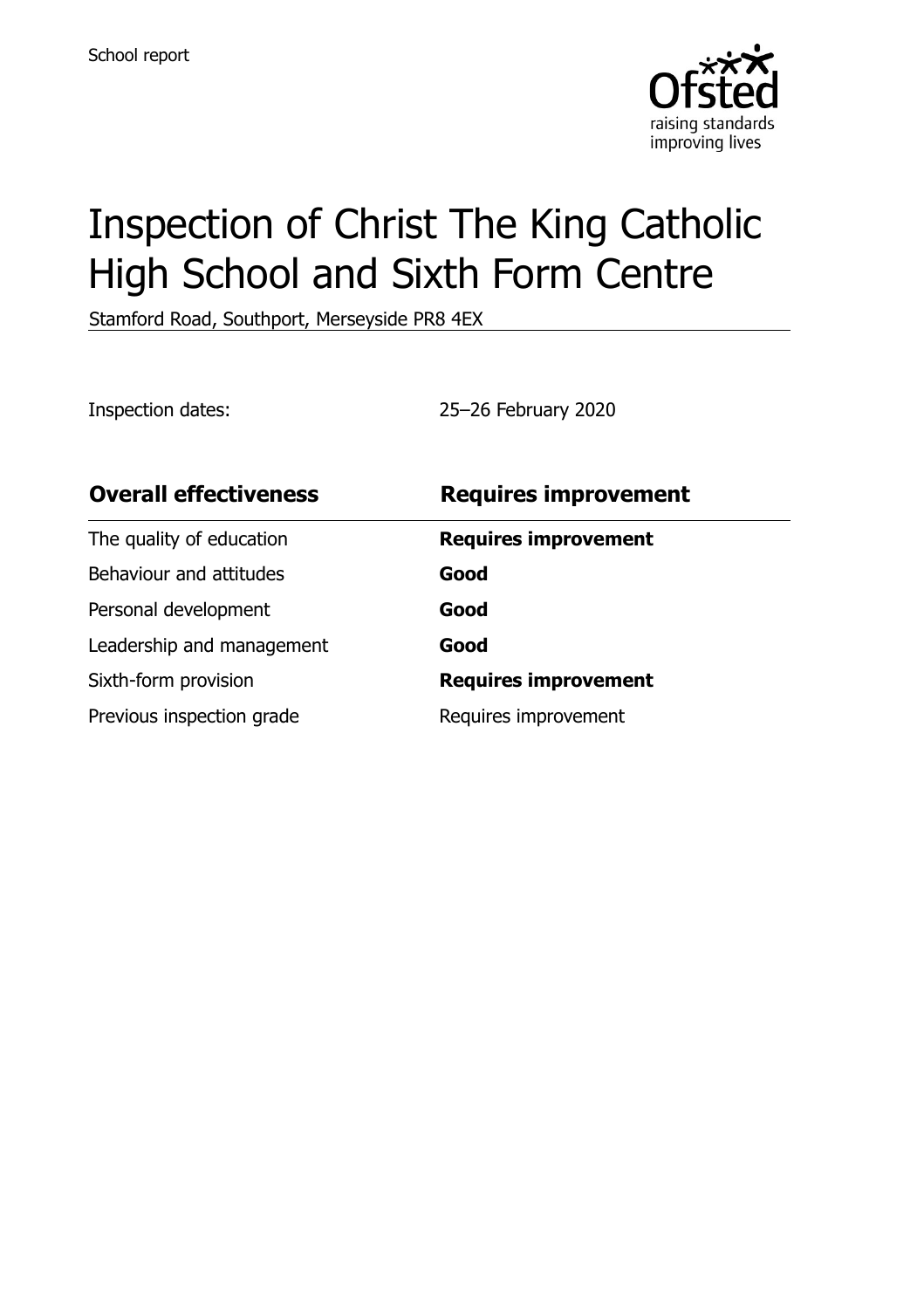

# **What is it like to attend this school?**

The pupils and students at Christ The King Catholic High School are happy and safe. They are respectful to each other and to adults in the school. The pupils who spoke to us said that bullying is rare. They told us that when bullying does happen, staff deal with it well.

Many teachers now have high expectations of most pupils. Pupils are engaged in school life. Most teachers deal well with any disruptions to learning. Pupils are learning more as a result. That said, some pupils, especially disadvantaged pupils, have not made the progress that they should have due to weaknesses in the curriculum. Students' learning is not strong in the sixth form.

Pupils behave well in school. Pupils and students enjoy the social areas during breaktimes and lunchtimes. In the sixth form, attendance and punctuality are not good. Too many pupils do not attend their lessons.

There is a wide range of opportunities, beyond the academic, that engage pupils and students. For example, pupils can play boccia, participate in school productions or build a robot in the lunchtime and after-school clubs. They are encouraged to participate through the 'CtK way'. This helps them to develop confidence, independence and resilience.

#### **What does the school do well and what does it need to do better?**

Since the last inspection, leaders and governors have had a heightened awareness of the urgency for change. They have taken on board the concerns raised in the previous inspection report and the subsequent monitoring inspection. As a result, there has been improvement in all aspects of the school's work. This progress has gained momentum, particularly since September 2019.

Leaders understand what needs to improve in the school. They recognise that they are on a journey. They know that there is still some work to do before the quality of education at the school is good. Staff understand leaders' clear vision to help all pupils to 'realise their unique hopes and potential'.

Subject leaders have carefully considered the knowledge that pupils need across all key stages, including the sixth form. They order this carefully so that learning builds on prior knowledge. Pupils can make connections across their learning. Teachers assess pupils' knowledge frequently. They know where pupils have gaps in their learning. Teachers adapt their planning to ensure that teaching meets the needs of all pupils.

In the past, teachers have not had the same high expectations for all pupils. Many disadvantaged pupils are in the lower teaching sets as a result. These pupils have not received the same high-quality curriculum as pupils in the higher sets. Disadvantaged pupils have not achieved well in their GCSE examinations. The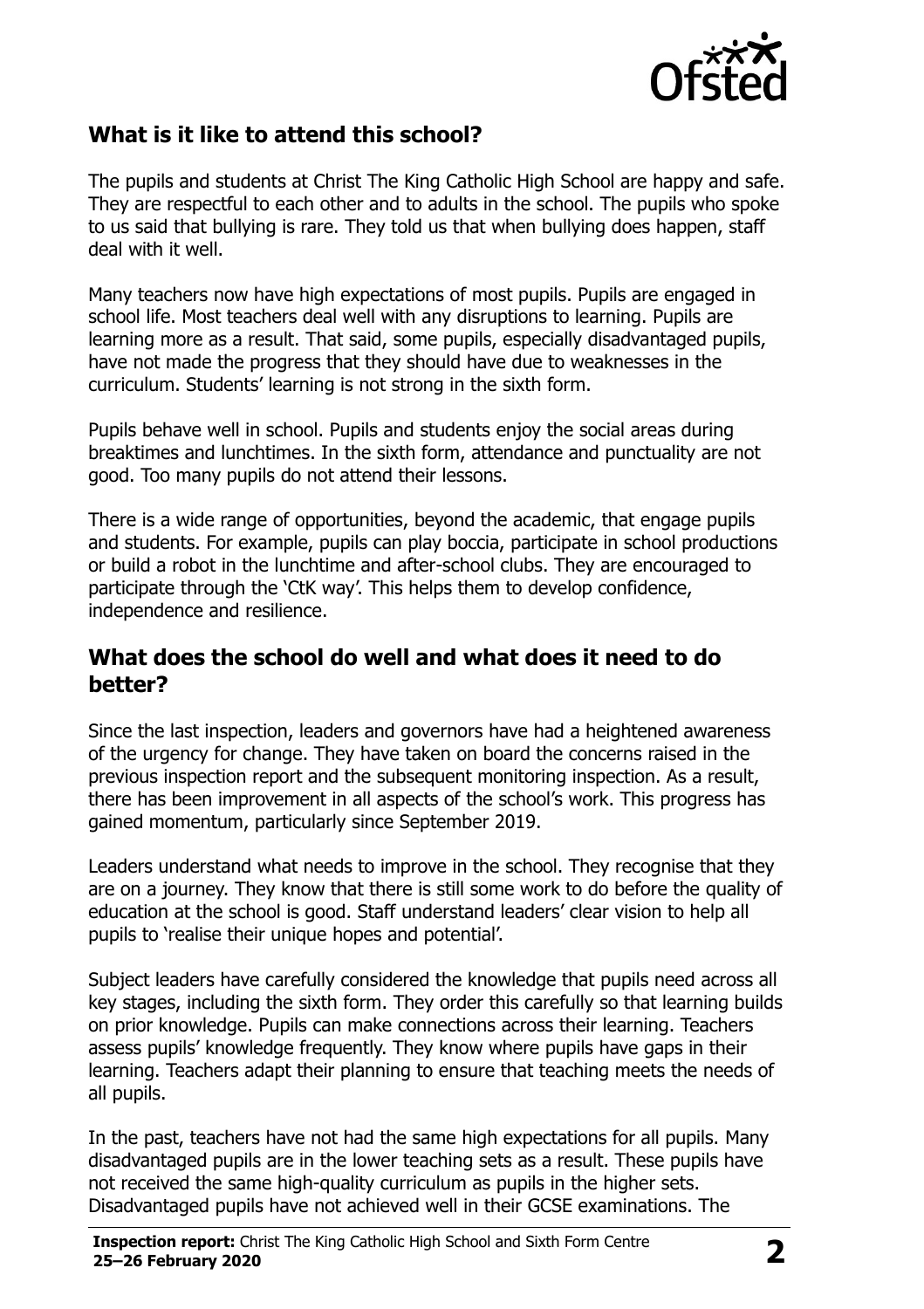

changes that leaders have made to the curriculum have ensured that disadvantaged pupils now receive the same curriculum as other pupils. However, these changes have not had enough time to demonstrate improvement.

The expectations for pupils with special educational needs and/or disabilities (SEND) have not been as high as for other pupils. Some pupils with SEND have had a different curriculum. This is beginning to change. The special educational needs coordinator is starting to monitor the progress of these pupils. This is beginning to make sure that support is provided when pupils with SEND fall behind.

Most teachers have strong subject knowledge. Leaders provide time for teachers to meet to share good practice. However, there are still some teachers that have difficulties helping pupils to make links across their learning. When this happens, pupils struggle to reach the high standards expected in the curriculum plan. This is particularly true in the sixth form.

The personal development curriculum has been improved considerably since the last inspection. There is a range of opportunities for discussion and debate. Sensitive issues are managed in an age-appropriate way. Pupils are aware of the different protected characteristics in the Equality Act 2010. However, in the sixth form, personal development is not as strong as it is in the lower school. This is because of the variability in the delivery of the curriculum.

The progress that pupils made by the end of Year 11 improved in 2019. Pupils' attainment was in line with the national average. However, the proportion of pupils who access the full suite of subjects that make up the English Baccalaureate is below the national average. This is because the proportion of pupils that choose to study a modern foreign language is low. This is unlikely to improve in the near future. In the sixth form, students' achievement is not good. The progress that students make by the end of their studies is well below the national average.

Improvements to the behaviour policy ensure that pupils and students behave well in school. Most teachers use the behaviour policy well to deal with disruptions to learning. Pupils and students move calmly and purposefully to their learning. At key stages 3 and 4, pupils' attendance has improved steadily over the last few years. It is now in line with the national average. Exclusions have reduced considerably.

Students in Year 13 have poor attendance and are often late for lessons. However, in Year 12, this is not the case. Their attendance and punctuality are good.

# **Safeguarding**

The arrangements for safeguarding are effective.

Leaders ensure that only staff that are safe to work with pupils and students are employed in the school. Annual safeguarding training is supplemented with updates when needed. Staff know the signs to look for when a pupil needs help and support. Referrals are made and acted upon promptly.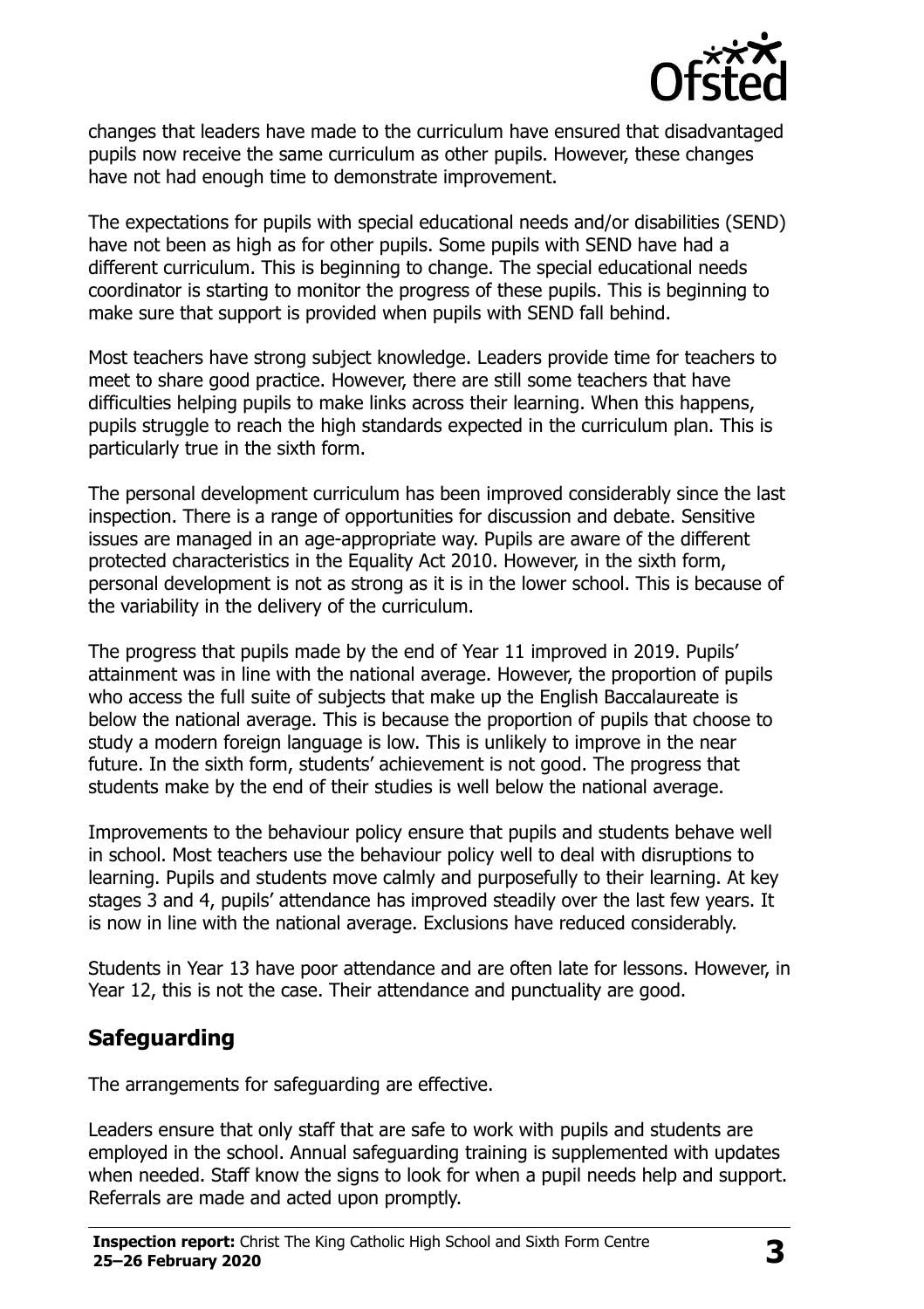

There is a strong, well-staffed and structured pastoral system that is valued by pupils. The school is focusing on mental health and well-being. Pupils know where and whom to go to in order to seek support when they need help.

# **What does the school need to do to improve?**

# **(Information for the school and appropriate authority)**

- Leaders have developed a well-sequenced curriculum across key stages 3, 4 and 5. Despite this, some teachers are unable to deliver the curriculum so that pupils and students reach the high standards expected. Leaders should continue to support teachers in developing their teaching skills. This will ensure that pupils are able to achieve the high standards that are exemplified in the curriculum plan. This will help all pupils and students to be successful in their learning.
- Some teachers do not have the same high expectations for all pupils, particularly disadvantaged pupils. These pupils have often been placed in the lower teaching sets. They have not received the same curriculum as other pupils in the school. As a result, these pupils have made progress that is well below that of other pupils nationally. Leaders should continue to raise teachers' expectations. They should ensure that all pupils have access to the same curriculum and are supported appropriately to reach the high expectations of the newly developed curriculum.
- $\blacksquare$  The personal development curriculum in the sixth form is not as strong as in the lower school. Leaders do not ensure that the curriculum is taught at the same standard to all students. As a result, students have gaps in their knowledge of how to be an effective and successful citizen. Leaders must ensure that all teachers are supported to deliver the personal development curriculum in the sixth form to the same high standard as in the lower school.
- $\blacksquare$  The attendance of students in the sixth form is below the national average. Some students arrive late to lessons. When this happens, students do not access the learning that they need to be successful in their subjects. Outcomes in the examinations at the end of Year 13 are low. Leaders must ensure that students' attendance and punctuality improve so that they can be successful in their studies.

### **How can I feed back my views?**

You can use [Ofsted Parent View](http://parentview.ofsted.gov.uk/) to give Ofsted your opinion on your child's school, or to find out what other parents and carers think. We use Ofsted Parent View information when deciding which schools to inspect, when to inspect them and as part of their inspection.

The Department for Education has further quidance on how to complain about a school.

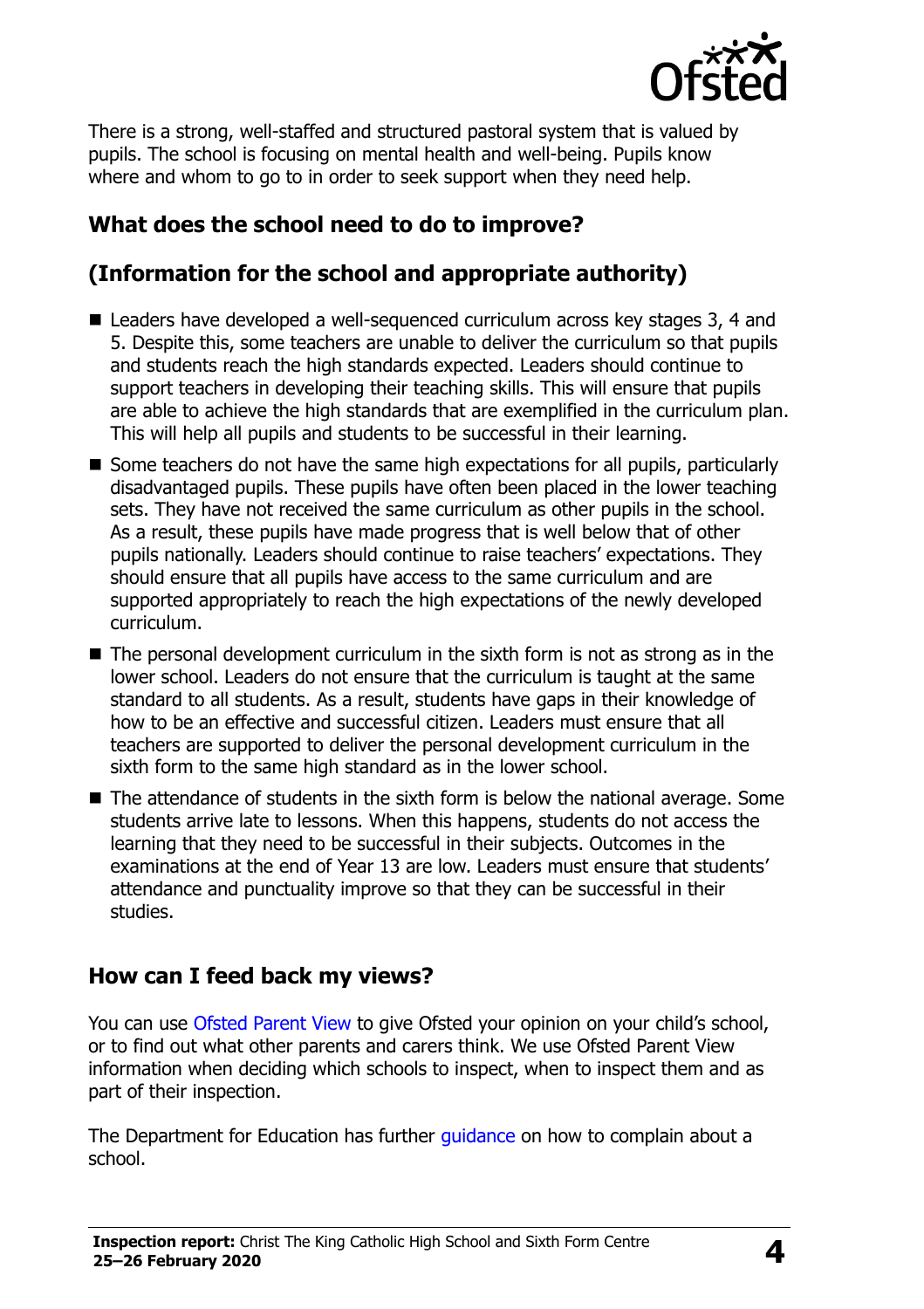

If you are the school and you are not happy with the inspection or the report, you can [complain to Ofsted.](http://www.gov.uk/complain-ofsted-report)

# **Further information**

You can search for [published performance information](http://www.compare-school-performance.service.gov.uk/) about the school.

In the report, '[disadvantaged pupils](http://www.gov.uk/guidance/pupil-premium-information-for-schools-and-alternative-provision-settings)' refers to those pupils who attract government pupil premium funding: pupils claiming free school meals at any point in the last six years and pupils in care or who left care through adoption or another formal route.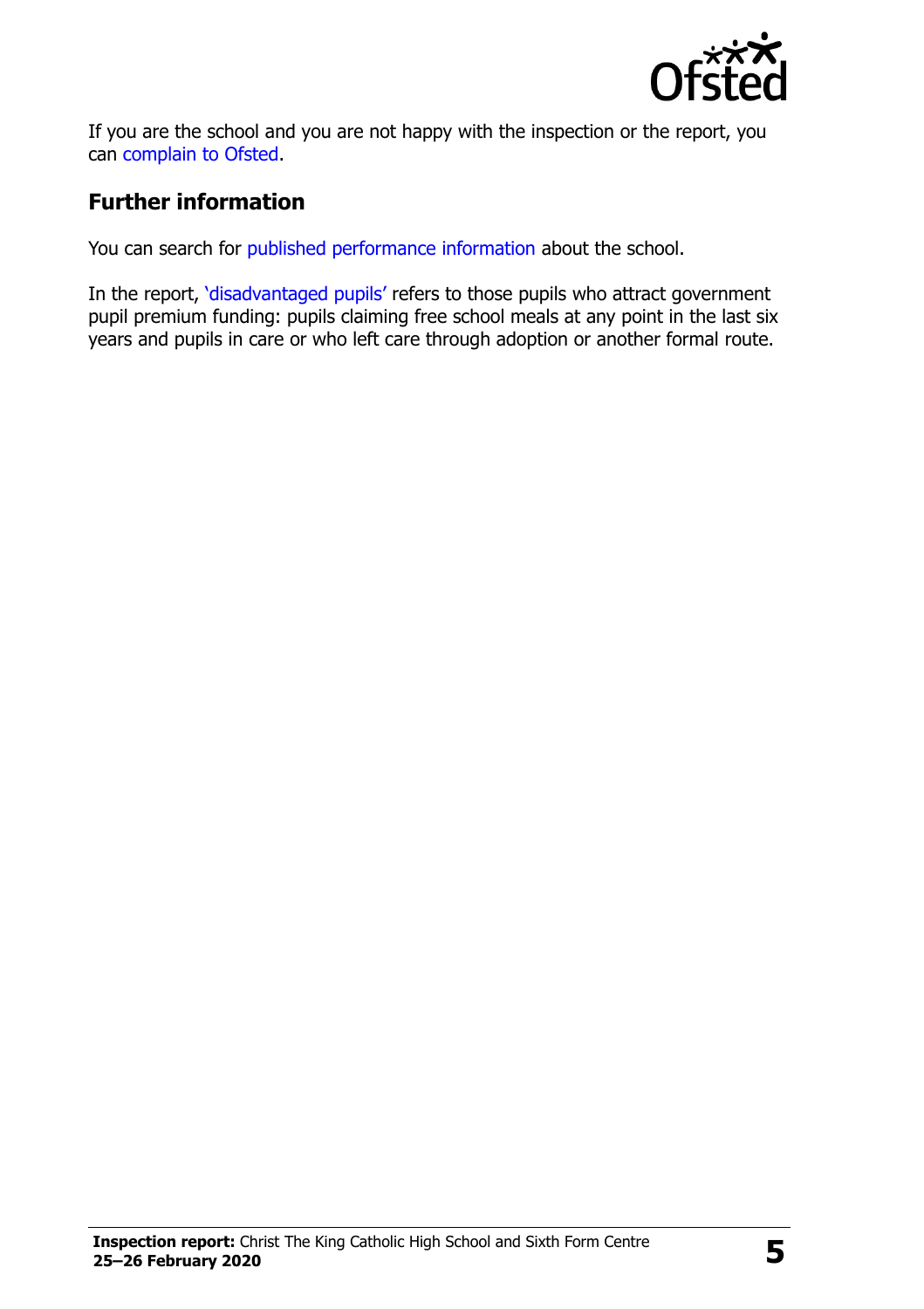

# **School details**

| Unique reference number                            | 104964                                                              |  |
|----------------------------------------------------|---------------------------------------------------------------------|--|
| <b>Local authority</b>                             | Sefton                                                              |  |
| <b>Inspection number</b>                           | 10121956                                                            |  |
| <b>Type of school</b>                              | Secondary                                                           |  |
| <b>School category</b>                             | Voluntary aided                                                     |  |
| Age range of pupils                                | 11 to 18                                                            |  |
| <b>Gender of pupils</b>                            | Mixed                                                               |  |
| <b>Gender of pupils in sixth-form</b><br>provision | Mixed                                                               |  |
| Number of pupils on the school roll                | 1,042                                                               |  |
| Of which, number on roll in the<br>sixth form      | 155                                                                 |  |
| <b>Appropriate authority</b>                       | The governing body                                                  |  |
| <b>Chair of governing body</b>                     | <b>Isobel Macdonald Davies</b>                                      |  |
| <b>Headteacher</b>                                 | Erin Wheeler                                                        |  |
| Website                                            | www.christtheking-school.com                                        |  |
| Date of previous inspection                        | 1 October 2018, under section 8 of the<br><b>Education Act 2005</b> |  |

### **Information about this school**

- The school currently uses alternative provision at the Pinefields Centre and Pathways in Learning to contribute to the education of a small number of pupils.
- The school was inspected under section 48 in November 2018 by the Archdiocese of Liverpool.

### **Information about this inspection**

We carried out this inspection under section 5 of the Education Act 2005.

■ During the inspection, we spoke with pupils about their work and school life. We held meetings with senior leaders, governors, subject leaders and a representative from the Archdiocese of Liverpool.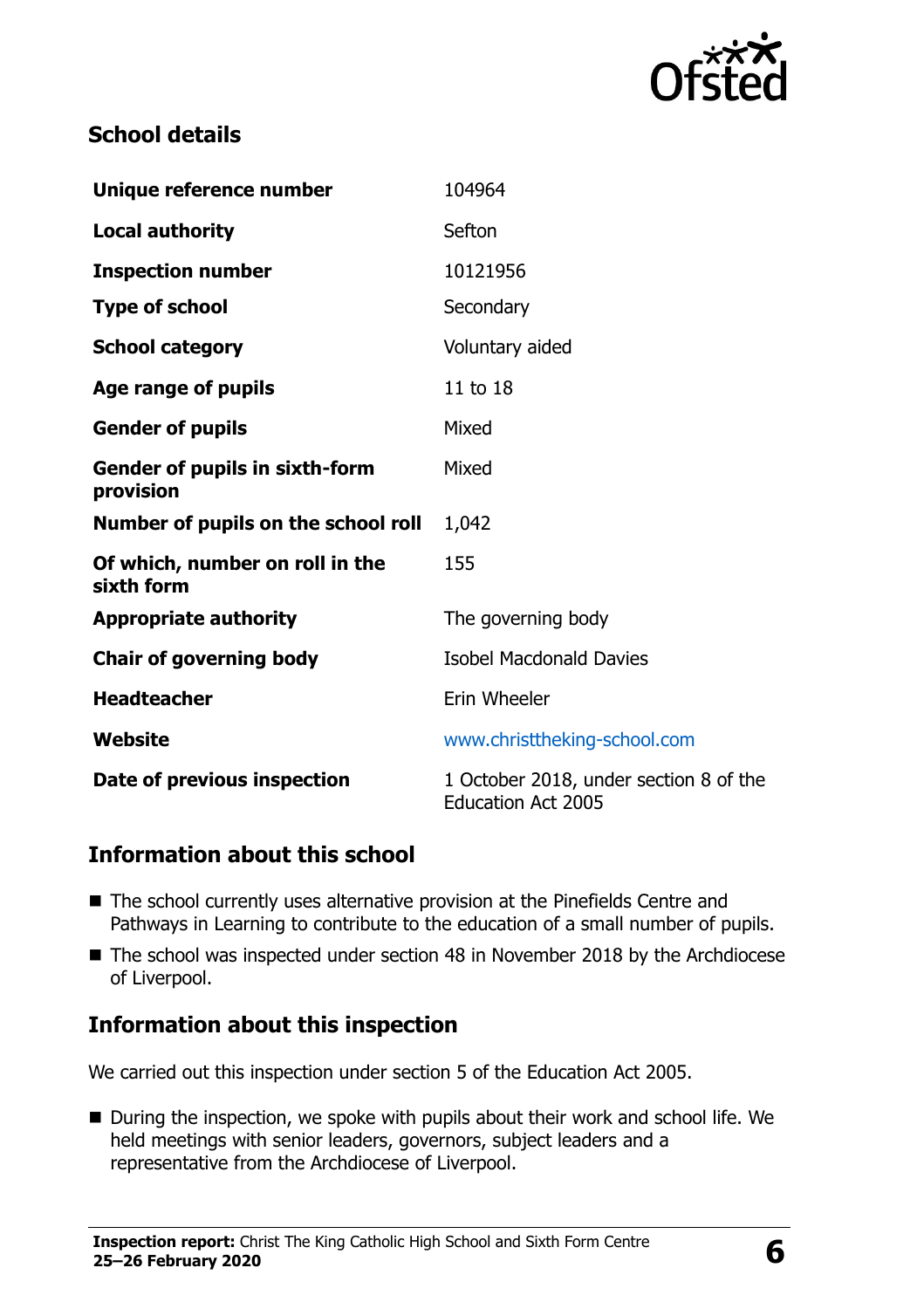

- We reviewed documentation, which included leaders' evaluation of the school's strengths and areas for improvement, and the school development plan. We scrutinised information about pupils' attendance and behaviour.
- We considered the views expressed by parents and carers in the 89 responses to Ofsted's online survey, Parent View, as well as comments received via the freetext facility on Parent View. We considered the 69 responses to a questionnaire for staff. We also considered the 26 responses to the questionnaire for pupils.
- We reviewed a range of documentation about the school. This included information about safeguarding, including the school's record of checks undertaken on newly appointed staff and support for pupils.
- We did deep dives in these subjects: English, science, mathematics and history during the inspection. We met with subject leaders, visited lessons, spoke with pupils, met with teaching staff and looked at pupils' work. We also considered other subjects as part of the inspection.

#### **Inspection team**

| Erica Sharman, lead inspector | Her Majesty's Inspector |
|-------------------------------|-------------------------|
| David Woodhouse               | Ofsted Inspector        |
| Colin Bell                    | Ofsted Inspector        |
| Mike Pennington               | Ofsted Inspector        |